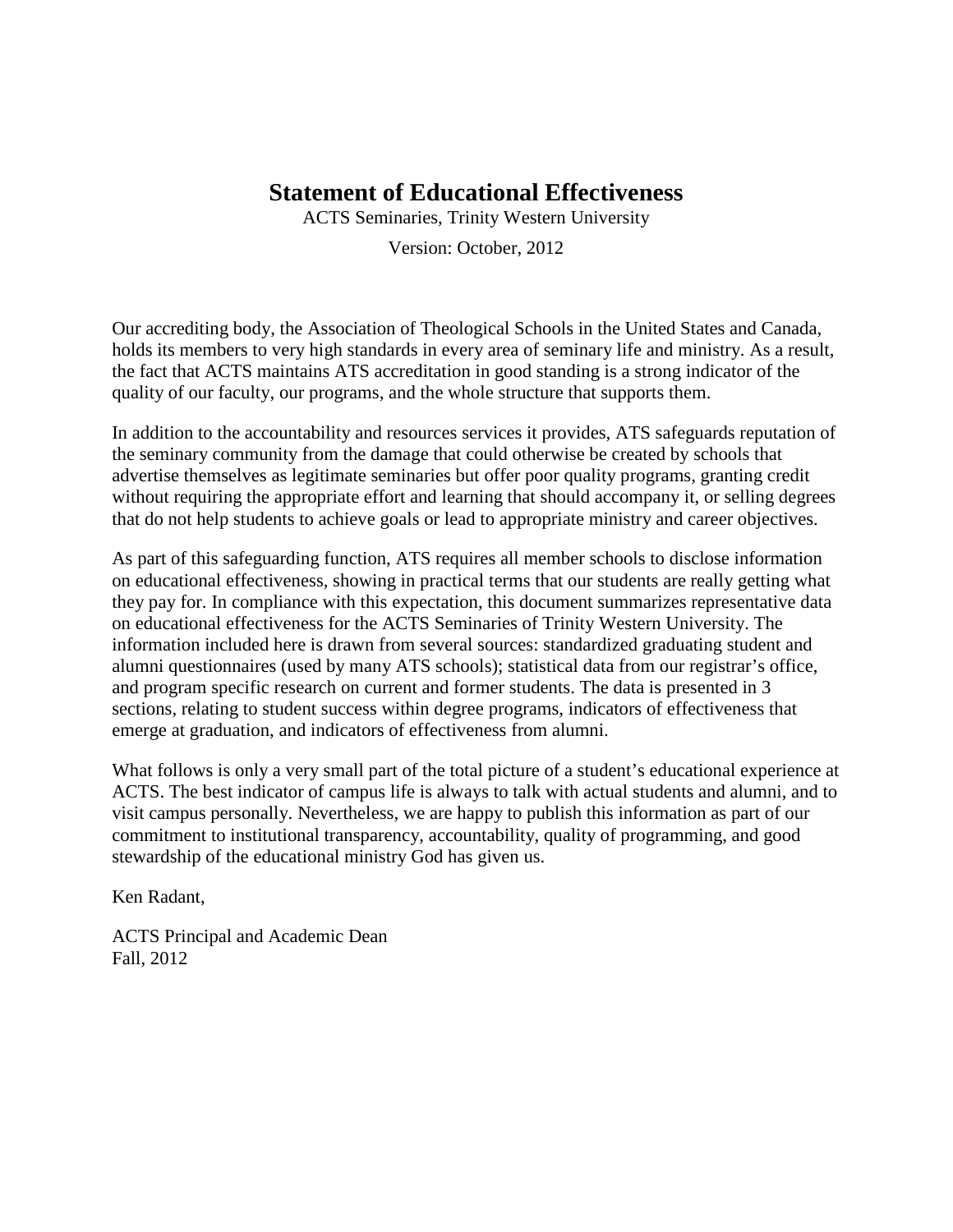### **1 Patterns of student success within degree programs**

All ACTS degree programs are carefully designed to accomplish specific learning outcomes that will be helpful to the student and appropriate to the degree. Student success and completion rates in their programs reflect ongoing faculty assessment of students' growth with respect to those learning outcomes. Appropriate differentiation in the data (eg: a proper range of grades, contextappropriate program length to graduation, etc.) shows that students and faculty are taking the work and the review process seriously.

|                                      | A+  | A   | A-  | $B+$ | <sub>B</sub> | $B -$ | $C+$ | C  | $C-$ | F   |
|--------------------------------------|-----|-----|-----|------|--------------|-------|------|----|------|-----|
| Doctor of Ministry                   | 2%  | 30% | 31% | 20%  | 10%          | 3%    | 0%   | 0% | 0%   | 3%  |
| Master of Theology                   | 3%  | 18% | 32% | 24%  | 10%          | 5%    | 3%   | 1% | 3%   | 1%  |
| <b>Master of Theological Studies</b> | 2%  | 31% | 33% | 21%  | 6%           | 1%    | 1%   | 0% | 1%   | 3%  |
| Master of Divinity                   | 3%  | 18% | 26% | 23%  | 14%          | 6%    | 3%   | 1% | 1%   | 4%  |
| Master of Arts in Christian          |     |     |     |      |              |       |      |    |      |     |
| <b>Studies</b>                       | 2%  | 16% | 25% | 25%  | 17%          | 6%    | 3%   | 1% | 1%   | 3%  |
| MACS (Worldview Studies              |     |     |     |      |              |       |      |    |      |     |
| Korean)                              | 4%  | 18% | 27% | 25%  | 14%          | 7%    | 1%   | 2% | 1%   | 1%  |
| Master of Cross-Cultural Ministry    | 2%  | 23% | 27% | 20%  | 12%          | 3%    | 5%   | 1% | 0%   | 3%  |
| Master of Arts - Marriage and        |     |     |     |      |              |       |      |    |      |     |
| <b>Family Therapy</b>                | 14% | 31% | 22% | 16%  | 10%          | 4%    | 0%   | 0% | 0%   | 2%  |
| <b>Master of Counseling</b>          | 14% | 33% | 20% | 18%  | 9%           | 4%    | 1%   | 1% | 0%   | 2%  |
| Master of Applied Linguistics and    |     |     |     |      |              |       |      |    |      |     |
| <b>Exegesis</b>                      | 7%  | 31% | 29% | 18%  | 8%           | 4%    | 1%   | 0% | 1%   | 1%  |
| Diploma                              | 1%  | 11% | 23% | 24%  | 16%          | 4%    | 1%   | 3% | 2%   | 13% |
| Diploma (Worldview Studies           |     |     |     |      |              |       |      |    |      |     |
| Korean)                              | 5%  | 12% | 24% | 26%  | 16%          | 7%    | 3%   | 2% | 2%   | 3%  |
| Non Degree                           | 2%  | 15% | 19% | 19%  | 13%          | 4%    | 0%   | 2% | 1%   | 9%  |
| All degrees                          | 5%  | 22% | 25% | 22%  | 13%          | 5%    | 2%   | 1% | 1%   | 3%  |

#### **1.1 Grade distribution at ACTS – 2007-2011**

#### **1.2 Degree completion rates – 2001-2007**

(Rates are calculated by number of students admitted per calendar year versus number who have subsequently graduated out of that entering class.)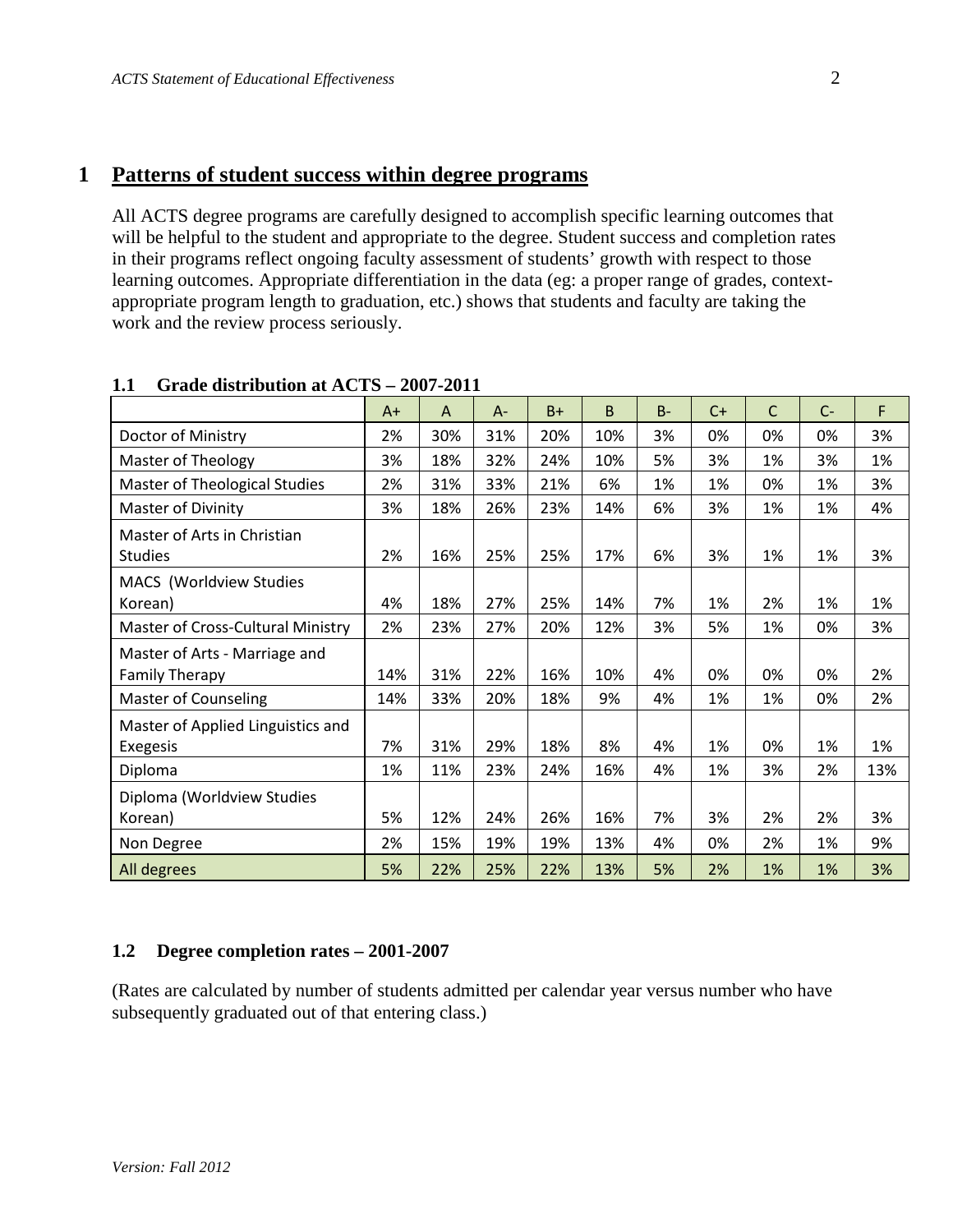| <b>Completion among all entering students</b> |  |  |  |  |
|-----------------------------------------------|--|--|--|--|
|-----------------------------------------------|--|--|--|--|

|                                              | <b>Total</b> |       |     |
|----------------------------------------------|--------------|-------|-----|
|                                              | entering     | grads |     |
| Doctor of Ministry                           | 42           | 21    | 50% |
| Master of Theology                           | 3            | 0     | 0%  |
| Master of Theological Studies                | 46           | 14    | 30% |
| Master of Divinity                           | 109          | 50    | 46% |
| Master of Arts in Christian Studies          | 224          | 124   | 55% |
| MACS (Worldview Studies Korean)              | 42           | 10    | 24% |
| Master of Cross-Cultural Ministry            | 38           | 14    | 37% |
| <b>Master of Counseling</b>                  | 69           | 49    | 71% |
| Master of Arts - Marriage and Family Therapy | 20           | 9     | 45% |
| Master of Applied Linguistics and Exegesis   | 102          | 65    | 64% |
| Diploma                                      | 44           | 14    | 32% |
| Diploma (Worldview Studies Korean)           | 68           | 39    | 57% |
| <b>Grand Total</b>                           | 807          | 409   | 51% |

# *Completion among students who have done 24 or more credits*

|                                              | <b>Total</b> |       |     |
|----------------------------------------------|--------------|-------|-----|
|                                              | entering     | grads |     |
| Doctor of Ministry                           | 34           | 21    | 62% |
| <b>Master of Theology</b>                    | 3            | 0     | 0%  |
| Master of Theological Studies                | 39           | 14    | 36% |
| Master of Divinity                           | 76           | 50    | 66% |
| Master of Arts in Christian Studies          | 159          | 124   | 78% |
| MACS (Worldview Studies Korean)              | 29           | 10    | 34% |
| Master of Cross-Cultural Ministry            | 25           | 14    | 56% |
| Master of Arts - Marriage and Family Therapy | 55           | 49    | 89% |
| <b>Master of Counseling</b>                  | 19           | 9     | 47% |
| Master of Applied Linguistics and Exegesis   | 83           | 65    | 78% |
| Diploma                                      | 17           | 14    | 82% |
| Diploma (Worldview Studies Korean)           | 45           | 39    | 87% |
| <b>Grand Total</b>                           | 584          | 409   | 70% |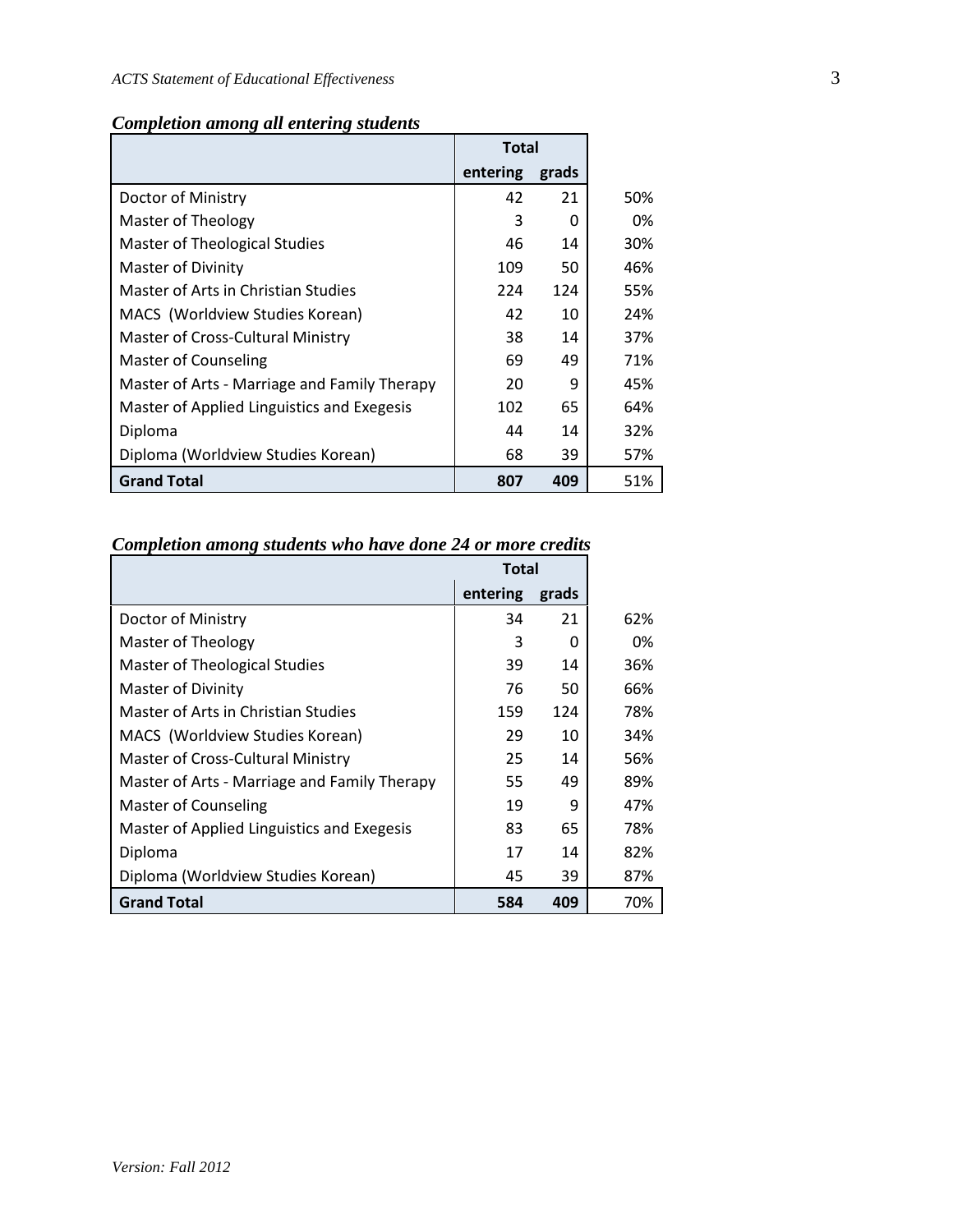#### **1.3 Average length of time to graduation, by program (in years)**

(Note that a majority of ACTS students study part-time alongside employment and/or substantial ministry involvement.)

| Master of Theological Studies                | 4.8 |
|----------------------------------------------|-----|
| Master of Divinity                           | 4.5 |
| Master of Arts in Christian Studies          | 4.0 |
| MACS (Worldview Studies Korean)              | 2.0 |
| Master of Cross-Cultural Ministry            | 3.4 |
| Master of Arts - Marriage and Family Therapy | 3.0 |
| <b>Master of Counseling</b>                  | 3.3 |
| Master of Applied Linguistics and Exegesis   | 2.8 |
| Diploma                                      | 3.1 |
| Diploma (Worldview Studies Korean)           | 2.0 |

# **2 Indicators of effectiveness at graduation**

Students' ability to complete all program requirements successfully should be an indicator that their degree program has equipped them with the resources to pass evaluations that they otherwise would not pass. In a number of ACTS programs, this process is augmented by a final summative assignment designed to showcase both the specific skills developed through the program and the student's capacity to integrate the many program dimensions in a practical way. Thus, MTh and MTS students and some MLE and MACM students write a thesis as the capstone to their degree. MACS students have a final Graduating Project. The MAMFT program concludes with an intensive, closely reviewed practicum and internship sequence.

ACTS also gathers data on students' perception of their educational experience from as many graduates as possible each year. Though this data is colored somewhat by the collective personality of each graduating class, it gives a window into many dimensions of the ACTS student experience. Special attention is given to matters of educational cost and perceived valuefor-cost.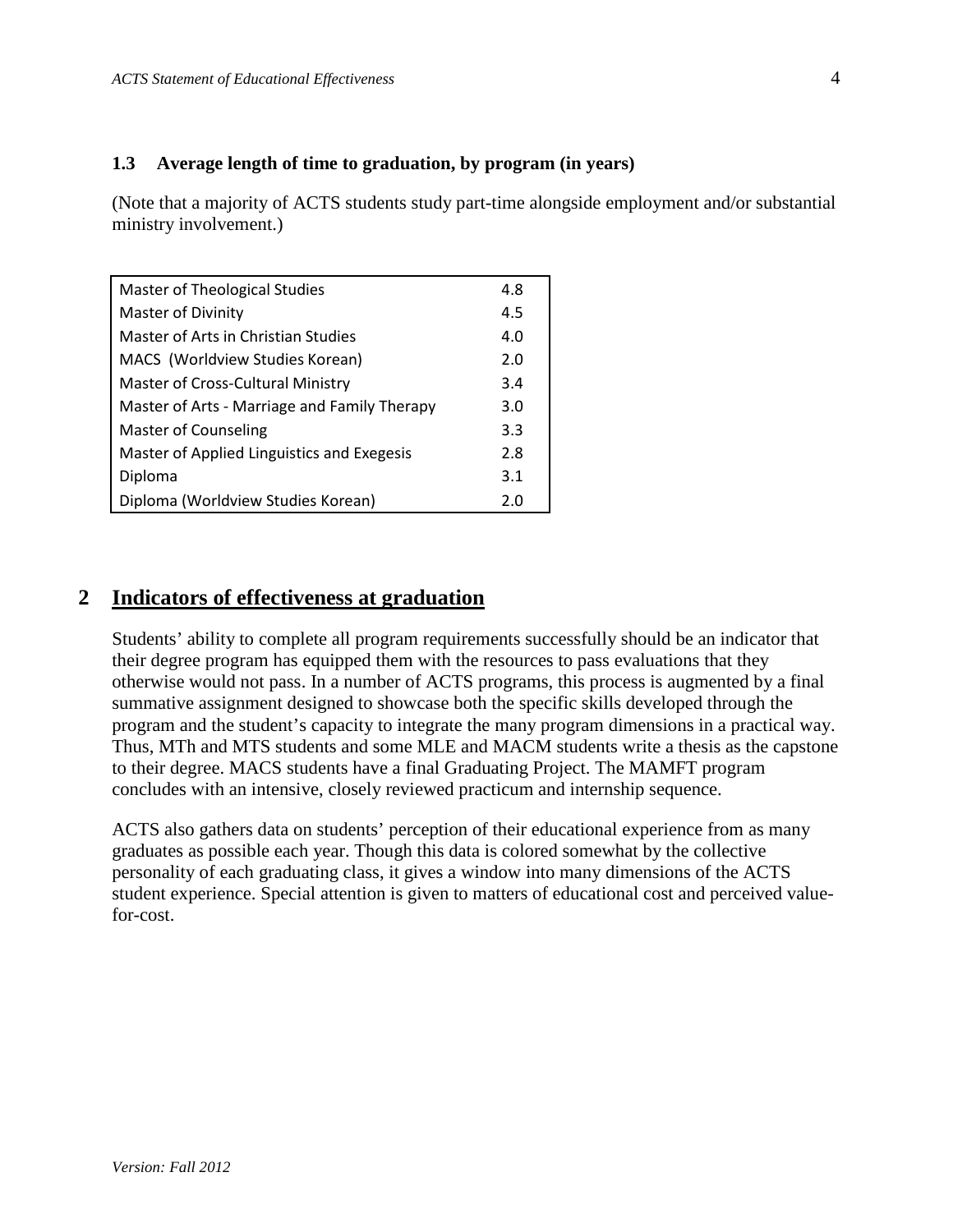#### **2.1 Educational debt incurred while at seminary (GSQ 7-8)**

#### *All respondents*

|                 | 2008 | 2009 | 2010 | 2011 | 2012 | 2008-12 |
|-----------------|------|------|------|------|------|---------|
| none            | 59%  | 70%  | 58%  | 52%  | 52%  | 58%     |
| less than \$10k | 14%  | 16%  | 18%  | 15%  | 15%  | 15%     |
| $$10-20k$       | 17%  | 0%   | 11%  | 15%  | 15%  | 12%     |
| \$20-30k        | 3%   | 11%  | 7%   | 4%   | 7%   | 6%      |
| \$30-40k        | 3%   | 3%   | 4%   | 7%   | 0%   | 4%      |
| $$40k +$        | 3%   | 0%   | 2%   | 7%   | 11%  | 5%      |

### *Full-time students only*

|                 | 2008 | 2009 | 2010 | 2011 | 2012 | 2008-12 |
|-----------------|------|------|------|------|------|---------|
| none            | 47%  | 61%  | 50%  | 44%  | 43%  | 49%     |
| less than \$10k | 11%  | 22%  | 21%  | 17%  | 19%  | 18%     |
| $$10-20k$       | 26%  | 0%   | 11%  | 11%  | 14%  | 12%     |
| \$20-30k        | 5%   | 13%  | 11%  | 6%   | 10%  | 9%      |
| \$30-40k        | 5%   | 4%   | 4%   | 11%  | 0%   | 5%      |
| $$40k +$        | 5%   | 0%   | 4%   | 11%  | 14%  | 7%      |

#### **2.2 Student work patterns while studying at ACTS (GSQ 10)**

(For many the "paying job" described is a church or parachurch-based ministry role.)

|               | 2008 | 2009 | 2010 | 2011 | 2012 | 2008-12 |
|---------------|------|------|------|------|------|---------|
| no paying job | 29%  | 21%  | 29%  | 37%  | 31%  | 29%     |
| less than 10  | 10%  | 16%  | 13%  | 7%   | 21%  | 13%     |
| $10 - 15$     | 19%  | 3%   | 16%  | 10%  | 10%  | 12%     |
| $16 - 20$     | 16%  | 16%  | 2%   | 7%   | 3%   | 9%      |
| more than 20  | 26%  | 45%  | 40%  | 40%  | 34%  | 37%     |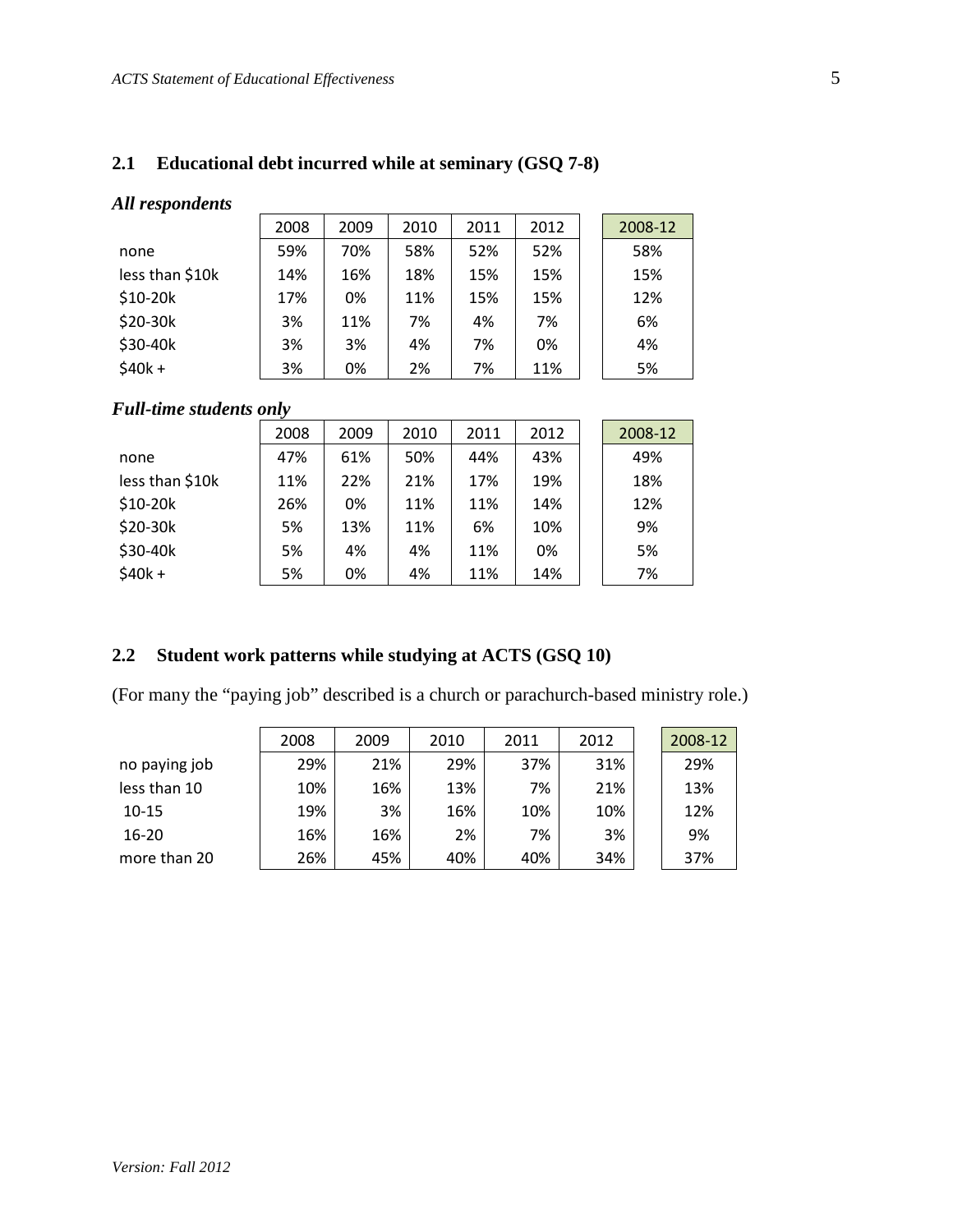|                                   | 2008 | 2009 | 2010 | 2011 | 2012 | 2008-12 |
|-----------------------------------|------|------|------|------|------|---------|
| Empathy for the poor and          |      |      |      |      |      |         |
| oppressed                         | 3.6  | 3.6  | 3.8  | 3.6  | 3.9  | 3.7     |
| Ability to pray                   | 3.5  | 3.4  | 3.6  | 3.5  | 3.8  | 3.6     |
| Concern about social justice      | 3.5  | 3.6  | 3.8  | 3.5  | 3.8  | 3.6     |
| Enthusiasm for learning           | 3.7  | 4.2  | 4.1  | 4.2  | 3.9  | 4.0     |
| Insight into the troubles of      |      |      |      |      |      |         |
| others                            | 3.8  | 3.8  | 4.2  | 3.9  | 4.0  | 3.9     |
| Desire to become an               |      |      |      |      |      |         |
| authority in my field             | 3.5  | 3.8  | 3.9  | 4.2  | 3.8  | 3.8     |
| <b>Trust in God</b>               | 4.1  | 4.1  | 4.3  | 4.2  | 4.3  | 4.2     |
| Self-discipline and focus         | 3.9  | 4.0  | 4.1  | 4.0  | 4.0  | 4.0     |
| Respect for other religious       |      |      |      |      |      |         |
| traditions                        | 3.9  | 3.8  | 4.0  | 4.1  | 3.9  | 3.9     |
| Respect for my own religious      |      |      |      |      |      |         |
| tradition                         | 3.9  | 3.8  | 4.1  | 4.2  | 3.7  | 3.9     |
| Ability to live my faith in daily |      |      |      |      |      |         |
| life                              | 3.7  | 3.8  | 4.0  | 4.1  | 3.9  | 3.9     |
| Clarity of vocational goals       | 3.7  | 3.9  | 3.9  | 4.0  | 3.9  | 3.9     |
| Self-confidence                   | 3.8  | 4.0  | 3.9  | 4.0  | 4.1  | 4.0     |
| Self-knowledge                    | 3.9  | 4.2  | 4.2  | 4.3  | 4.2  | 4.2     |
| Strength of spiritual life        | 3.7  | 4.0  | 4.0  | 4.1  | 4.0  | 4.0     |

# **2.3 Measures of personal/spiritual growth through the seminary program (GSQ 12)**

| All categories | - - | $\mathbf{v}$<br>$\cdot\,$ | J.J | <u>.</u> |
|----------------|-----|---------------------------|-----|----------|

- 1 Much weaker
- 2 weaker
- 3 About the same
- 4 stronger
- 5 much stronger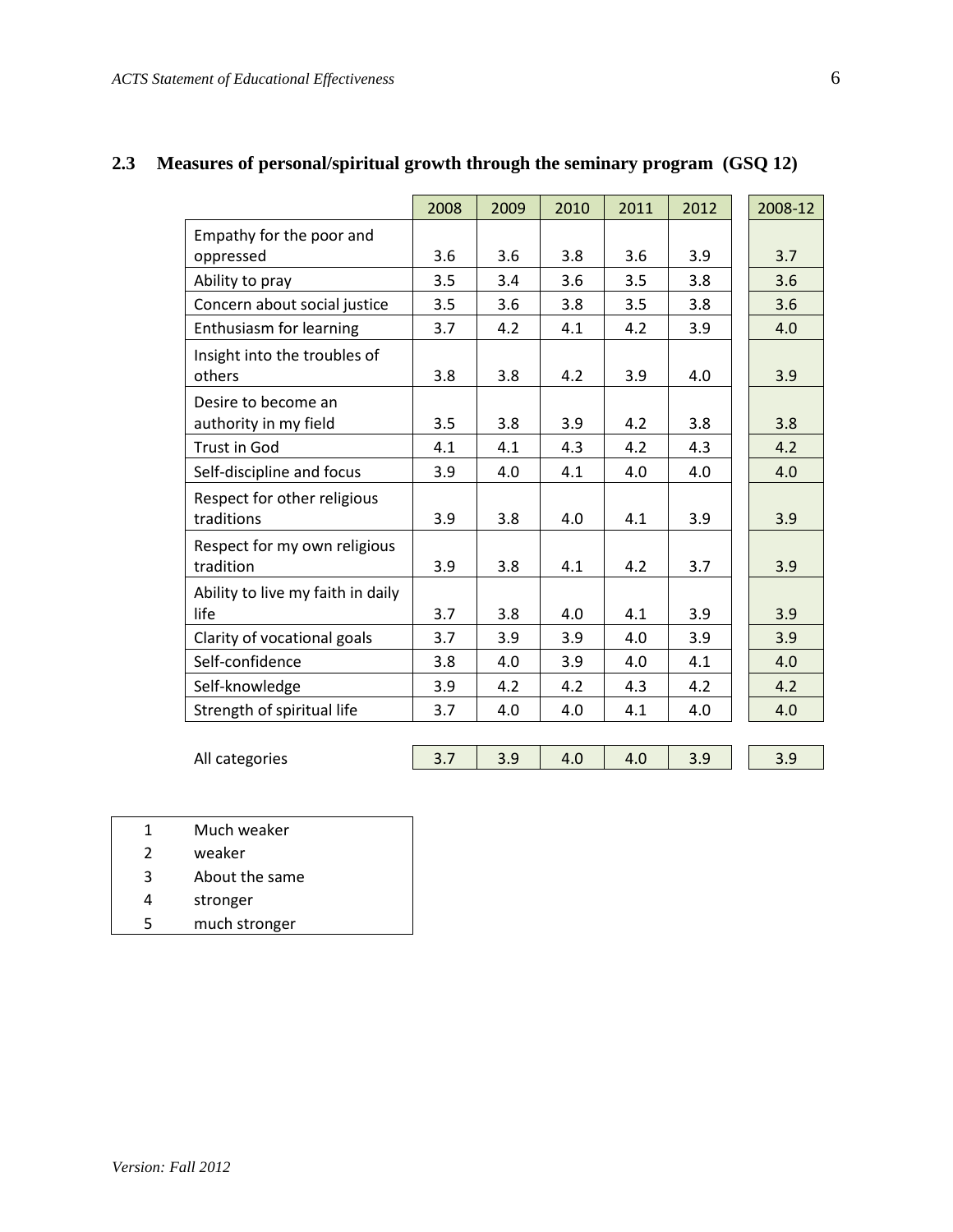|                                     | 2008 | 2009 | 2010 | 2011 | 2012 | 2008-12 |
|-------------------------------------|------|------|------|------|------|---------|
| Ability to preach well              | 3.9  | 3.6  | 3.8  | 3.7  | 3.9  | 3.8     |
| Ability to use and interpret        |      |      |      |      |      |         |
| Scripture                           | 4.1  | 4.2  | 4.0  | 4.4  | 4.2  | 4.2     |
| Knoeldge of church policy           | 3.3  | 3.2  | 3.2  | 3.7  | 3.4  | 3.4     |
| Ability to give spiritual direction | 3.8  | 3.9  | 4.0  | 4.0  | 3.9  | 3.9     |
| Ability to teach well               | 3.7  | 4.0  | 4.1  | 4.1  | 4.1  | 4.0     |
| Knowledge of church                 |      |      |      |      |      |         |
| doctrine/history                    | 3.5  | 3.6  | 3.9  | 3.9  | 4.0  | 3.8     |
| Ability to lead others              | 4.0  | 3.9  | 4.0  | 4.0  | 4.1  | 4.0     |
| Ability to conduct worship          | 3.8  | 3.2  | 3.3  | 3.6  | 3.7  | 3.5     |
| Knowledge of other religious        |      |      |      |      |      |         |
| traditions                          | 3.8  | 3.5  | 3.6  | 3.8  | 3.9  | 3.7     |
| Knowledge of my own religious       |      |      |      |      |      |         |
| tradition                           | 3.7  | 3.8  | 4.1  | 4.2  | 4.2  | 4.0     |
| Ability to relate social issues to  |      |      |      |      |      |         |
| faith                               | 3.7  | 3.7  | 4.0  | 4.0  | 4.2  | 3.9     |
| Ability in pastoral counseling      | 3.7  | 3.5  | 4.0  | 4.0  | 4.0  | 3.8     |
| Ability to administer a parish      | 3.3  | 3.3  | 3.1  | 3.6  | 3.6  | 3.4     |
| Knowledge of Christian              |      |      |      |      |      |         |
| philosophy/ethics                   | 3.7  | 3.7  | 3.6  | 4.1  | 4.0  | 3.8     |
| Ability to think theologically      | 4.2  | 4.3  | 4.3  | 4.1  | 4.4  | 4.2     |
|                                     |      |      |      |      |      |         |
| overall averages                    | 3.7  | 3.7  | 3.8  | 3.9  | 4.0  | 3.8     |

# **2.4 Student satisfaction with progress in skills related to their future work/ministry (GSQ 13)**

- 1 Very dissatisfied
- 2 Dissatisfied
- 3 Neutral
- 4 Satisfied
- 5 Very satisfied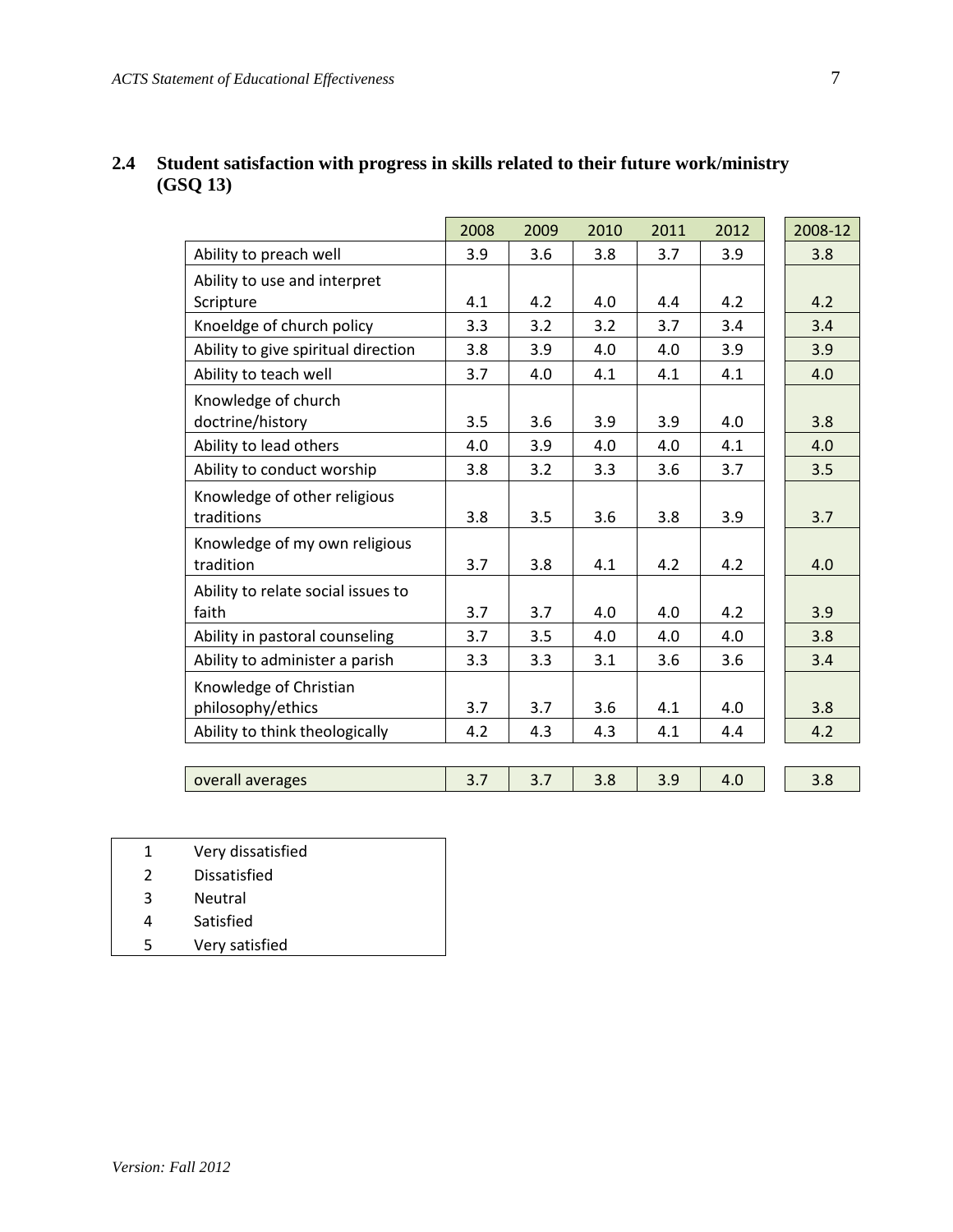#### **2.5 Grade distribution for summative projects: theses, etc. – 2007-2011**

|                                    | $A+$ | A   | A-  | $B+$ | B   | $B -$ | $C+$ |    | P  | W  |
|------------------------------------|------|-----|-----|------|-----|-------|------|----|----|----|
| DMN dissertation/project<br>grades | 0%   | 23% | 37% | 35%  | 2%  | 0%    | 0%   | 0% | 2% | 0% |
|                                    |      |     |     |      |     |       |      |    |    |    |
| Grad Essay/Project grades          | 4%   | 21% | 24% | 26%  | 12% | 7%    | 4%   | 1% | 0% | 2% |
|                                    |      |     |     |      |     |       |      |    |    |    |
| MTS/MTh Thesis grades              | 0%   | 32% | 36% | 24%  | 0%  | 0%    | 0%   | 0% | 0% | 8% |

### **2.6 Student perspective on field education / internship experience (where applicable) (GSQ 16)**

|                      | 2008 | 2009 | 2010 | 2011 | 2012 | 2008-12 |
|----------------------|------|------|------|------|------|---------|
| Unimportant          | 0%   | 4%   | 0%   | 7%   | 0%   | 2%      |
| Of little importance | 12%  | 0%   | 8%   | 0%   | 6%   | 5%      |
| Somewhat important   | 24%  | 25%  | 8%   | 14%  | 0%   | 14%     |
| Important            | 12%  | 33%  | 21%  | 14%  | 38%  | 24%     |
| Very Important       | 53%  | 38%  | 63%  | 64%  | 56%  | 55%     |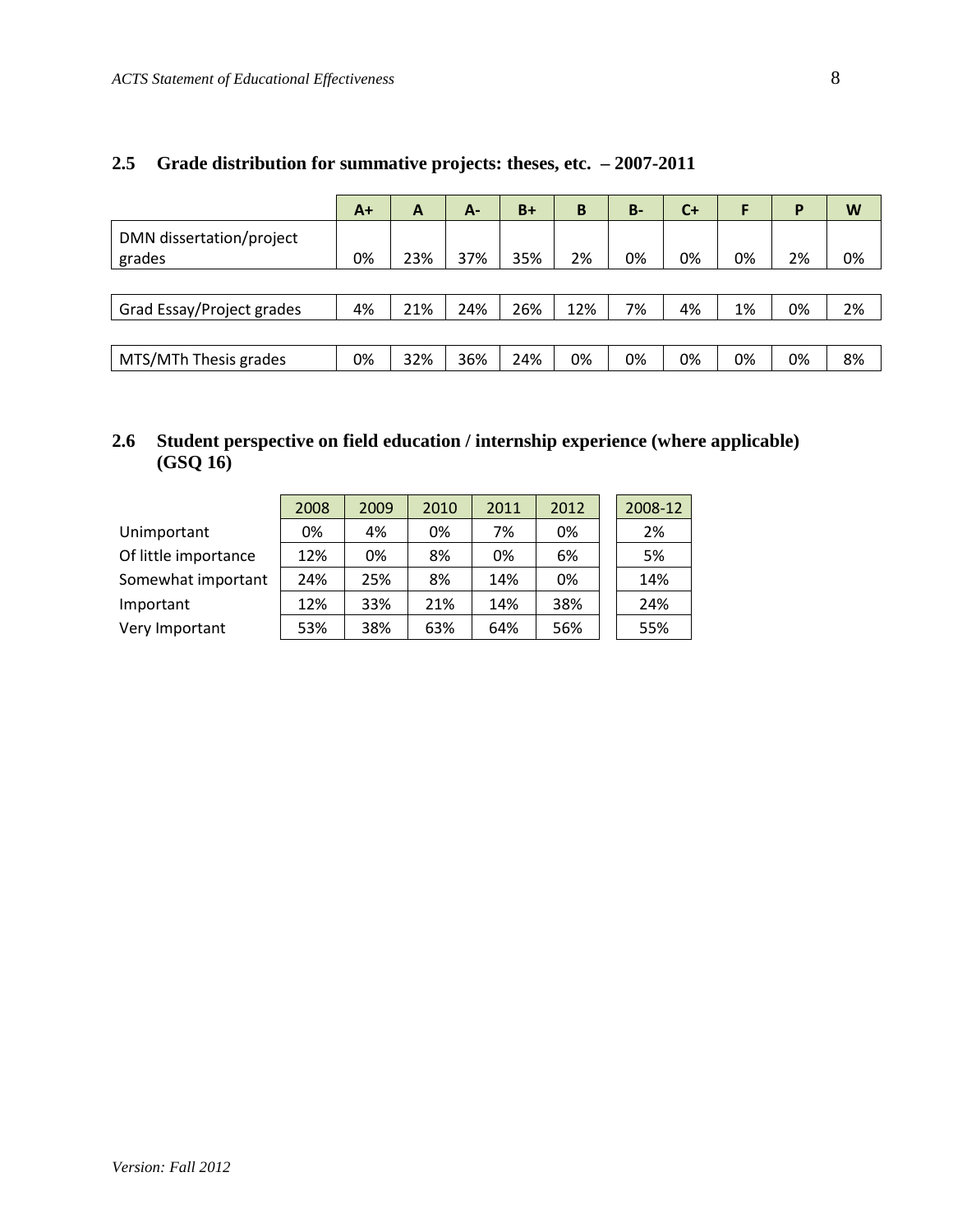|                                     | 2008 | 2009             | 2010 | 2011 | 2012 | 2008-12 |
|-------------------------------------|------|------------------|------|------|------|---------|
| Accessibility of faculty            | 4.2  | 3.9              | 4.2  | 4.0  | 3.9  | 4.0     |
| <b>Quality of teaching</b>          | 4.2  | 4.2              | 4.4  | 4.4  | 4.1  | 4.3     |
| class size                          | 4.5  | 4.4              | 4.4  | 4.6  | 3.9  | 4.4     |
| Ease in scheduling required courses | 3.5  | 3.7              | 3.8  | 4.0  | 3.3  | 3.7     |
| Writing/research support            | 3.8  | 3.7              | 3.9  | 3.8  | 3.7  | 3.8     |
| Online / off campus learning        | 3.6  | 3.5              | 3.7  | 3.7  | 3.4  | 3.6     |
| Adequacy of library collection      | 3.9  | 3.4              | 3.8  | 4.2  | 4.2  | 3.9     |
| Helpfulness of admin/support staff  | 4.1  | 3.8              | 4.2  | 4.4  | 3.7  | 4.0     |
| Academic advising                   | 3.7  | 3.5              | 4.1  | 4.0  | 3.8  | 3.8     |
| Spiritual formation                 | 3.6  | 3.7              | 3.8  | 3.8  | 3.6  | 3.7     |
| Career/vocational counseling        | 3.1  | 2.9              | 3.3  | 3.4  | 3.1  | 3.2     |
| Pastoral care                       | 3.3  | $3.3\phantom{0}$ | 3.4  | 3.5  | 3.3  | 3.4     |
| <b>Placement services</b>           | 3.1  | 2.7              | 2.9  | 3.0  | 2.9  | 2.9     |
| Financial aid                       | 3.7  | 3.5              | 3.5  | 3.4  | 3.3  | 3.5     |
| Upkeep of campus                    | 3.7  | 3.7              | 3.9  | 4.2  | 3.8  | 3.9     |
| <b>Overall Average</b>              | 3.7  | 3.6              | 3.8  | 3.9  | 3.6  | 3.7     |

# **2.7 Student satisfaction with ACTS services and academic resources (GSQ 18)**

- 1 Very dissatisfied
- 2 Dissatisfied
- 3 Neutral
- 4 Satisfied
- 5 Very satisfied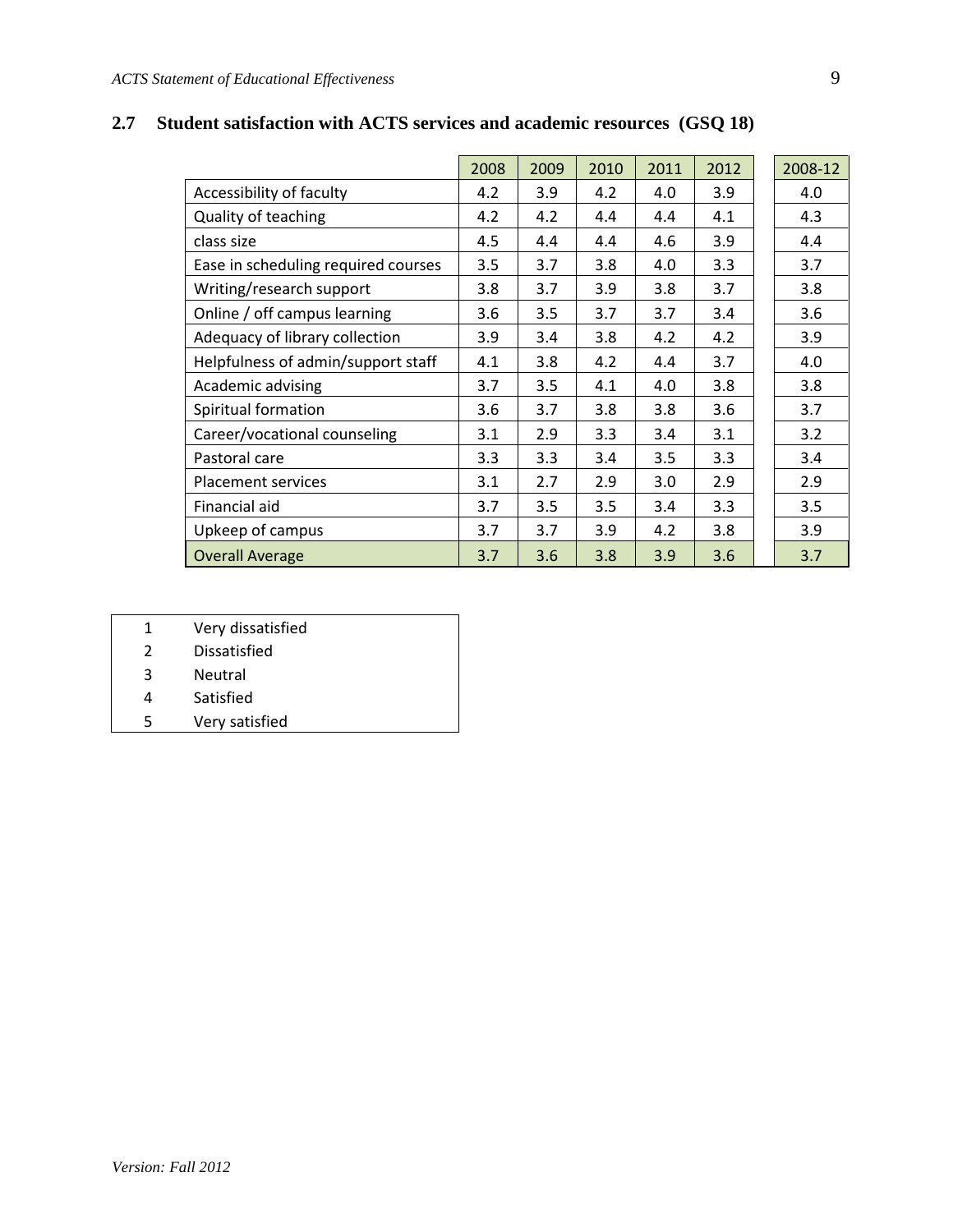# **2.8 Overall student experience during the theological program (GSQ 19)**

|                                                                 | 2008 | 2009 | 2010 | 2011 | 2012 | 2008-12 |
|-----------------------------------------------------------------|------|------|------|------|------|---------|
| I have been satisfied with my academic<br>experience            | 4.4  | 4.2  | 4.6  | 4.5  | 4.0  | 4.3     |
| Field education/internship has been                             |      |      |      |      |      |         |
| helpful                                                         | 4.0  | 3.5  | 3.8  | 3.6  | 3.8  | 3.7     |
| Faculty were supportive, understanding                          | 4.5  | 4.2  | 4.6  | 4.4  | 4.0  | 4.3     |
| I felt accepted in this school community                        | 4.3  | 4.0  | 4.4  | 4.4  | 3.9  | 4.2     |
| I have grown spiritually                                        | 4.3  | 4.1  | 4.5  | 4.4  | 4.1  | 4.3     |
| My faith is stronger than when I came                           | 4.1  | 4.1  | 4.3  | 4.5  | 4.0  | 4.2     |
| My personal faith has been respected                            | 4.3  | 4.1  | 4.4  | 4.5  | 4.0  | 4.3     |
| I know at least one faculty member well                         | 4.3  | 4.0  | 4.2  | 4.2  | 3.8  | 4.1     |
| I have been able to integrate theology<br>and ministry practice | 4.0  | 4.1  | 4.2  | 4.2  | 4.2  | 4.1     |
| The school has tried to be an inclusive<br>community            | 4.2  | 3.9  | 4.3  | 4.4  | 4.0  | 4.2     |
| I have come to know students fromother<br>ethnic groups         | 4.5  | 4.1  | 4.4  | 4.4  | 3.5  | 4.2     |
| I have made good friends here                                   | 4.2  | 3.9  | 4.0  | 4.2  | 3.4  | 3.9     |
| Seminary was a good experience for my<br>spouse/family          | 3.9  | 3.5  | 3.5  | 3.8  | 3.3  | 3.6     |
| I have been able to manage financially                          | 4.1  | 3.7  | 3.4  | 3.6  | 3.3  | 3.6     |
| If I had to do it all over, I would still<br>come here          | 4.4  | 4.1  | 4.5  | 4.3  | 4.1  | 4.3     |
|                                                                 |      |      |      |      |      |         |
| <b>Overall Average</b>                                          | 4.2  | 4.0  | 4.2  | 4.2  | 3.8  | 4.1     |

| 1             | Strongly disagree |
|---------------|-------------------|
| $\mathcal{L}$ | disagree          |
| 3             | <b>Neutral</b>    |
| 4             | Agree             |
| 5             | Strongly agree    |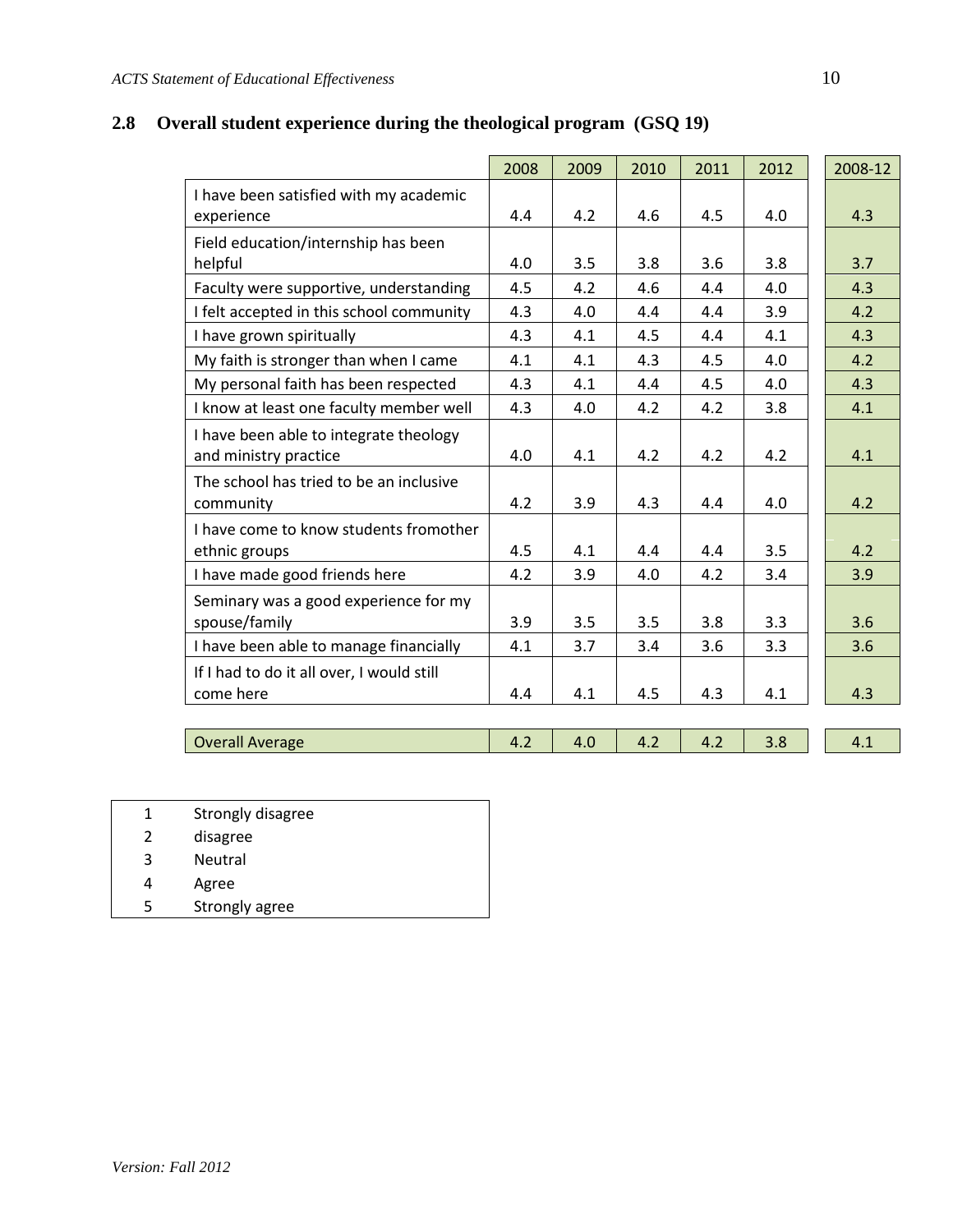## **3 Indicators of effectiveness from alumni**

Data on the perceptions and accomplishments of alumni is always more difficult to obtain, and so it is inevitably less complete. ACTS seeks to gather feedback from alumni and to track their post-graduation ministry wherever possible. We are especially interested in their placement in appropriate ministry positions and more advanced academic programs, and in their effectiveness and sustainability in those settings. We are concerned about their perceptions of the costs and benefits of theological education over time since graduation, as well.

#### **3.1 Percentage of alumni respondents involved in further study after ACTS degree (AQ 4)**

This is of particular importance to thesis students who have interest in PhD work and careers in academic ministry.

|                                      | Grad 05 | Grad 06 | Grad 07 |
|--------------------------------------|---------|---------|---------|
| No further education                 | 11.0    | 13.0    | 23.0    |
| Subsequent degree in progress        | 0.0     | 3.0     | 1.0     |
| Subsequent degree completed          | 0.0     | 3.0     | 3.0     |
| Percent of respondents doing further |         |         |         |
| study                                | 0%      | 32%     | 15%     |

### **3.2 Perceived adequacy of finances through ministry-related employment after graduation (AQ 6)**

|                 | 2005 | 2006 | 2007 | 2005-07 |
|-----------------|------|------|------|---------|
| Very adequate   | 27%  | 32%  | 31%  | 30%     |
| adequate        | 55%  | 42%  | 56%  | 51%     |
| inadequate      | 18%  | 26%  | 6%   | 17%     |
| Very inadequate | 0%   | 0%   | 6%   | 2%      |

## **3.3 Percentage of alumni respondents who have been denominationally licensed or ordained (AQ 8)**

|                                | Grad 05 | Grad 06 | Grad 07 | 2005-07 |
|--------------------------------|---------|---------|---------|---------|
| Percentage of respondents who  |         |         |         |         |
| have been licensed or ordained | 45%     | 53%     | 44%     | 48%     |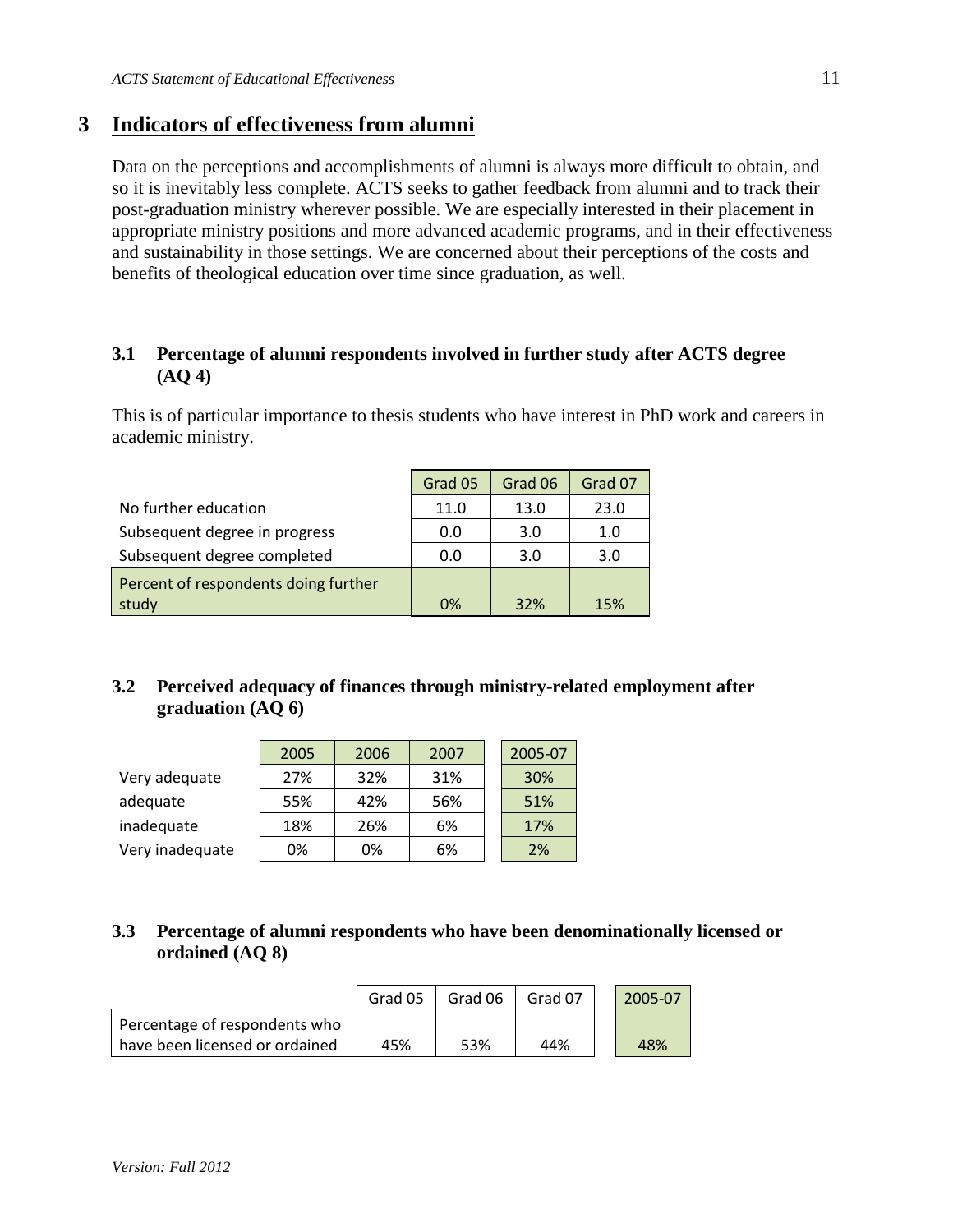|                                    | Grad 05 | Grad 06 | Grad 07 | 2005-07 |
|------------------------------------|---------|---------|---------|---------|
| Ministry - same congregation as    |         |         |         |         |
| pre-grad                           | 38%     | 28%     | 29%     | 32%     |
| Ministry - new congregation        | 25%     | 22%     | 12%     | 20%     |
| Other ministry                     | 38%     | 39%     | 35%     | 37%     |
| Higher education ministry          | 0%      | 6%      | 12%     | 6%      |
| Further study                      | 0%      | 0%      | 0%      | 0%      |
| Home-making, childcare             | 0%      | 0%      | 0%      | 0%      |
| Other                              | 0%      | 6%      | 12%     | 6%      |
| Overall % in professional ministry | 100%    | 89%     | 76%     | 88%     |
| Overall % academic                 | 0%      | 7%      | 13%     | 7%      |

# **3.4 First professional position after graduation (AQ 10)**

# **3.5 Length of time to obtain first paid professional ministry position (AQ 11)**

|                       | Grad 05 | Grad 06 | Grad 07 | 2005-07 |
|-----------------------|---------|---------|---------|---------|
| Working at graduation | 63%     | 67%     | 53%     | 61%     |
| Less than 6 months    | 25%     | 11%     | 29%     | 22%     |
| 6 months to 1 year    | 13%     | 22%     | 0%      | 12%     |
| 1 to 2 years          | 0%      | 0%      | 6%      | 2%      |
| Longer than 2 years   | 0%      | 0%      | 12%     | 4%      |

### **3.6 Second professional position after graduation, if applicable (AQ 13)**

|                                    | Grad 05 | Grad 06 | Grad 07 | 2005-07 |
|------------------------------------|---------|---------|---------|---------|
| Congregational ministry            | 25%     | 57%     | 71%     | 51%     |
| Other ministry                     | 50%     | 43%     | 14%     | 36%     |
| Higher education ministry          | 0%      | 0%      | 0%      | 0%      |
| Further study                      | 0%      | 0%      | 0%      | 0%      |
| Home-making, childcare             | 0%      | 0%      | 0%      | 0%      |
| Other                              | 25%     | 0%      | 14%     | 13%     |
| Overall % in professional ministry | 75%     | 100%    | 86%     | 87%     |
| Overall % academic                 | 0%      | 0%      | 0%      | 0%      |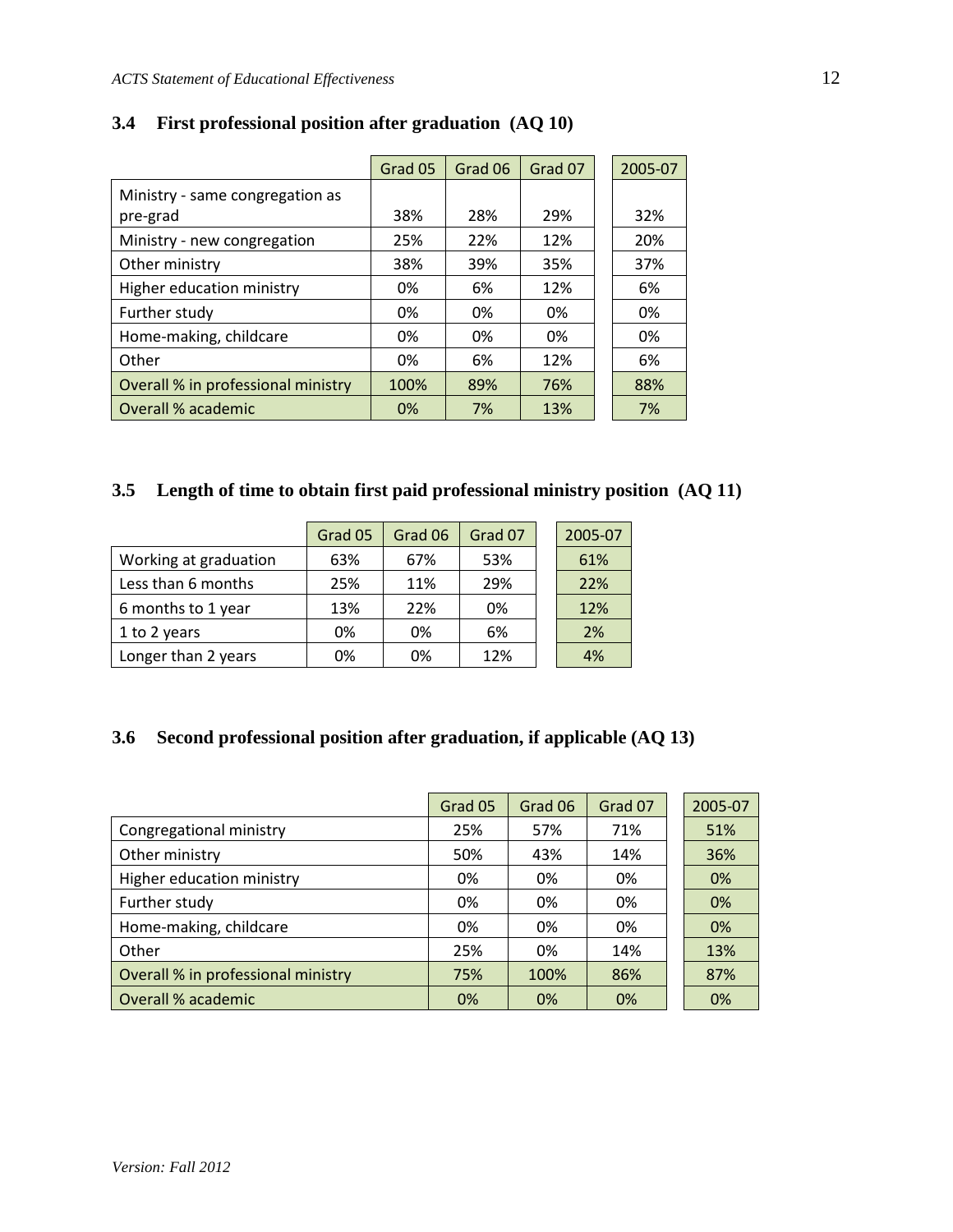#### **3.7 Average level of satisfaction with ability to use skills, talents in current ministry position (AQ 19)**

|                                             | Grad 05 | Grad 06 | Grad 07 | 2005-07 |
|---------------------------------------------|---------|---------|---------|---------|
| <b>Currently Working in</b><br>Congregation | 4.3     | 4.1     | 4.5     | 4.3     |
| Currently Not Working in<br>Congregation    | 4.5     | 4.3     | 3.9     | 4.2     |
|                                             |         |         |         |         |
| Average of all                              | 4.4     | 4.2     | 4.2     | 4.3     |

| 1 | Strongly disagree     |  |
|---|-----------------------|--|
| 2 | disagree              |  |
| 3 | Undecided             |  |
| 4 | Agree                 |  |
| 5 | <b>Strongly Agree</b> |  |

#### **3.8 Perceived effectiveness of theological education in 4 standard areas of focus (AQ 21)**

These areas of focus are broadly used by ATS to capture major dimensions of a program of theological education.

|                                                   | Grad 05 | Grad 06 | Grad 07 | 2005-07 |
|---------------------------------------------------|---------|---------|---------|---------|
| Understanding of religious<br>heritage            | 3.5     | 3.3     | 3.3     | 3.4     |
| Understanding cultural<br>context of ministry     | 3.2     | 3.3     | 3.1     | 3.2     |
| Development in<br>personal/spiritual<br>formation | 3.1     | 3.4     | 3.1     | 3.2     |
|                                                   |         |         |         |         |
| Capacity for ministry,<br>public leadership       | 3.2     | 3.5     | 3.2     | 3.3     |

`

- 1 Very ineffective
- 2 Ineffective
- 3 Effective
- 4 Very effective